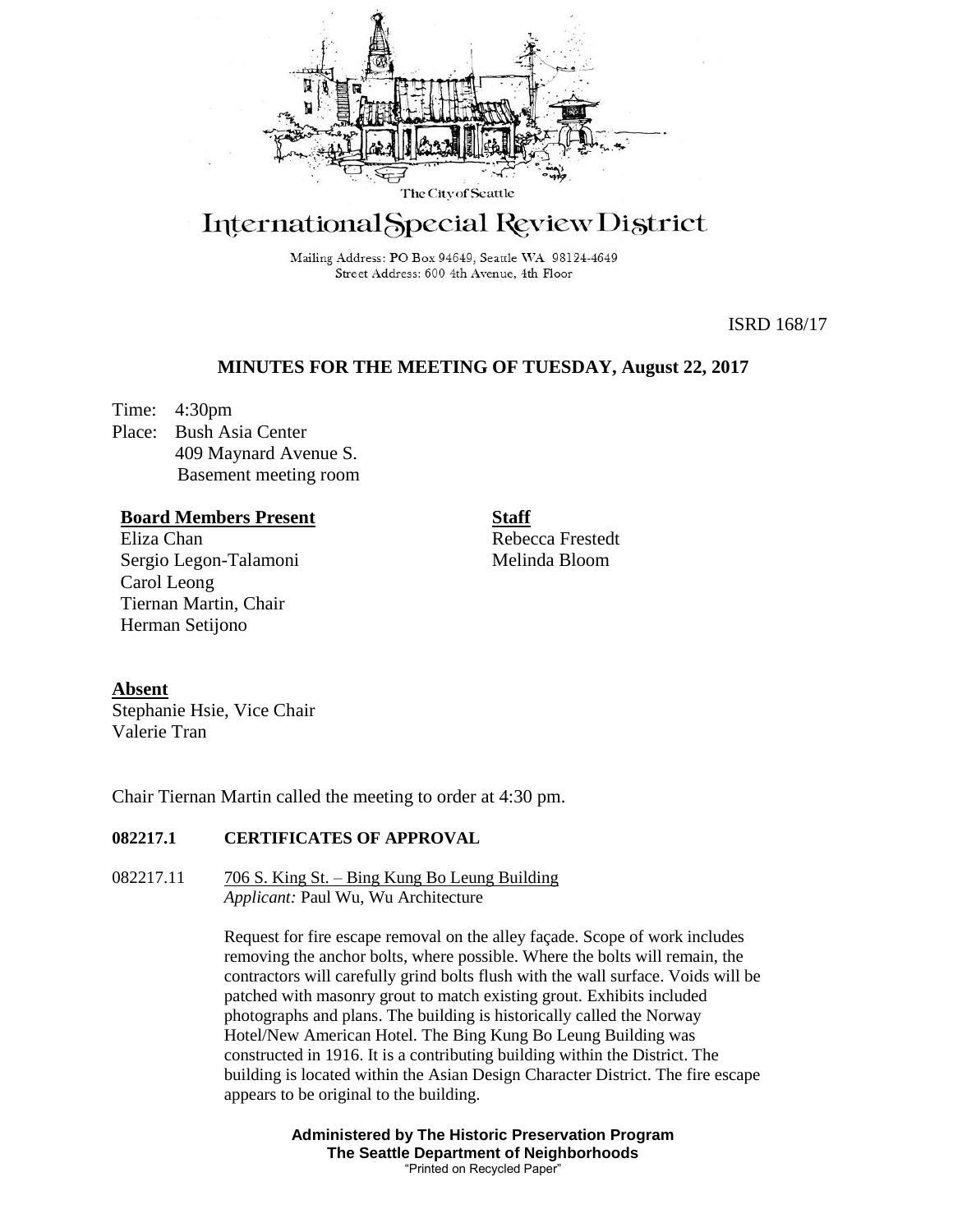Ms. Leong arrived at 4:35 pm.

Applicant Comment:

Paul Wu explained they want to remove the fire escape to prevent access for taggers. He said that the fire escape is decommissioned, windows are screwed/boarded shut, and it is not needed for life-safety. He said they will remove the fire escape and do some clean up. He said the fire escape is located on a vacated alley on private property.

Mr. Martin asked if there were reasons, other than for mitigating graffiti, to remove the fire escape.

Mr. Wu said that it is unsafe and there is no functional need. He said there are other ornate fire escapes in the district, but this one just has flat bars.

Mr. Martin asked if they explored removing just the lower portion and leaving the rest intact.

Mr. Wu said it is possible to remove the elements, but he didn't see a point in doing so.

Mr. Legon-Talamoni said it is straightforward.

Public Comment:

Bernie Kay asked if they had considered covering the lower part so it is not usable.

Mr. Wu reiterated that it no longer qualifies as an escape route, noting the difference with the West Kong Yick, which is a means of egress.

Mr. Martin asked staff about other removals in the district.

Ms. Frestedt said she could think of three considered by the Board in the recent past: the Publix, the Republic, and here. She said in some instances fire escapes can be considered character-defining features. Some have had modifications made so that firefighters know it is not an access / egress stair. She noted that treads/ risers are removed as done at the Milwaukee.

Mr. Martin said considerations include: the location of the fire escape, visibility, prominence; active and repeated vandalism; ornateness of features; and if the fire escape was there at the time of construction of the building.

Ms. Leong asked about Fire Department (SFD) perspective.

Ms. Frestedt said that certification by the SFD is required to maintain it at a certain level of stability. SFD is aware that this is a decommissioned fire escape. She said if it is no longer used as a means of egress the Fire Dept.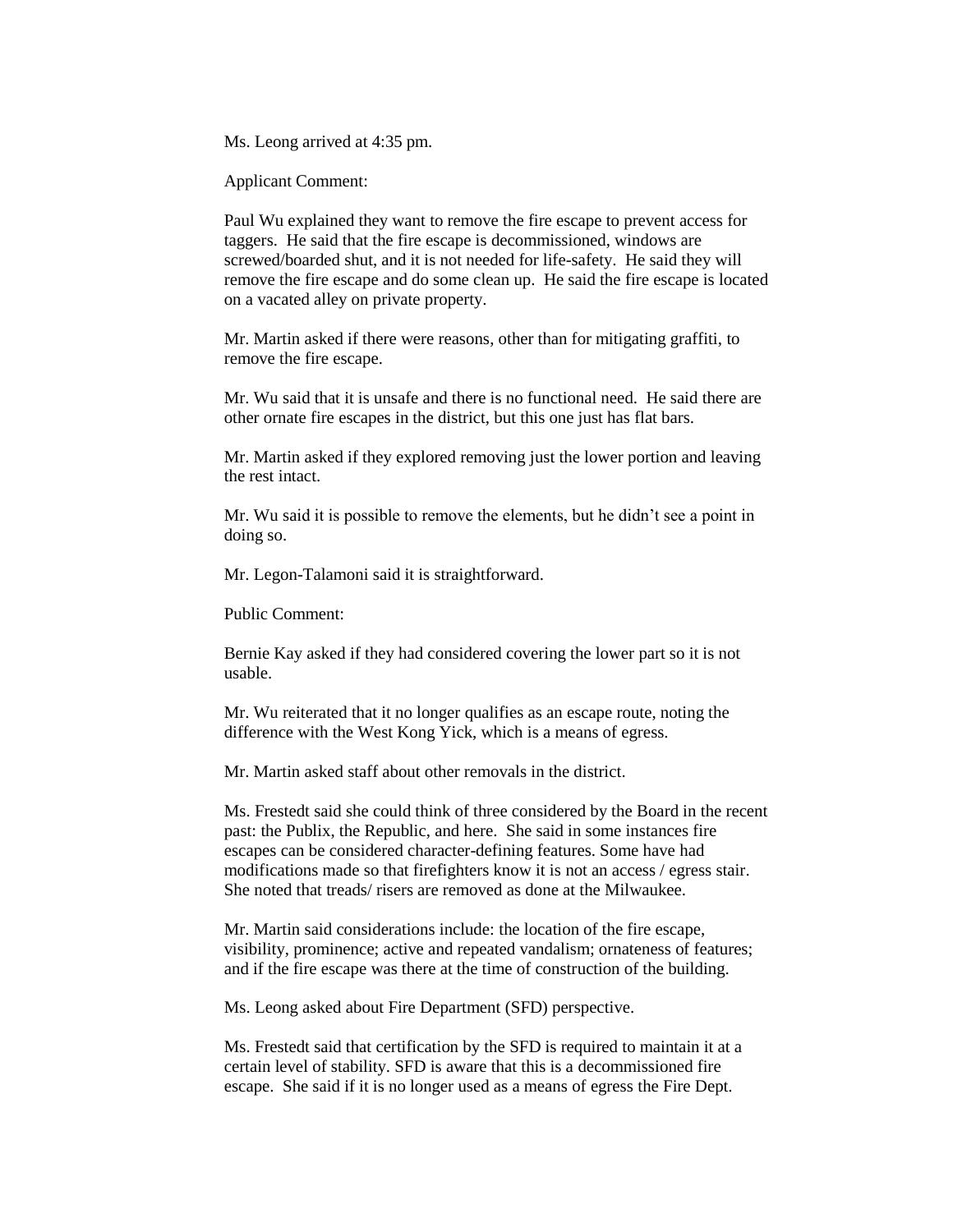referred to removal for fire fighter and resident safety. She said that at the Milwaukee it was modified so that it is clear it is not usable.

Mr. Martin said that safety criteria is not under board purview. He said the board should consider what options have been explored and how visible it is. He said this is a narrow, non-public alley and this fire escape doesn't add much to the character of the building, compared to others.

Ms. Frestedt said each is looked at on a case-by-case basis.

Mr. Setijono noted modification may involve lead abatement.

Mr. Martin said the Publix went through the process and explained the reasoning behind that decision.

Mr. Legon-Talamoni said the applicant has a logical reason to remove it. He said that vandalism contributes to the deterioration of the building's aesthetics. He said there is sufficient egress and the property to the east could be developed to the property line. He said it is not visible nor is it in the public right of way.

Ms. Leong agreed and said each is reviewed on a case-by-case basis with regard to location and visibility and other qualifications. She said that there are other means of egress here. She said, in terms of future proposals for fire escape removal, she would like to see future applicants speak to safety issues, so that the Board has a comprehensive understanding of other means of egress.

Ms. Chan echoed the other comments. She said removal is appropriate and will help preserve the character of the building by preventing it from being further damaged by graffiti.

Action: I move that the International Special Review District Board recommend approval of a Certificate of Approval for Exterior Alterations*.* The location of the fire escape is on a private alley; the request for removal comes from vandalism concerns and the condition of the building going forward; board looked at ornateness and the age of feature.

The Board directs staff to prepare a written recommendation of approval, based on consideration of the application submittal and Board discussion at the August 22, 2017 public meeting, and forward this written recommendation to the Department of Neighborhoods Director.

The proposed exterior alterations meet the following sections of the **International Special Review District Ordinance and** a**pplicable Design Guidelines:**

**SMC 23.66.030 – Certificates of approval – Application, review and appeals**

**National Park Service Preservation Brief #17 – Architectural Character -** Identifying the Visual Aspects of Historic Buildings as an Aid to Preserving Their Character (attached).